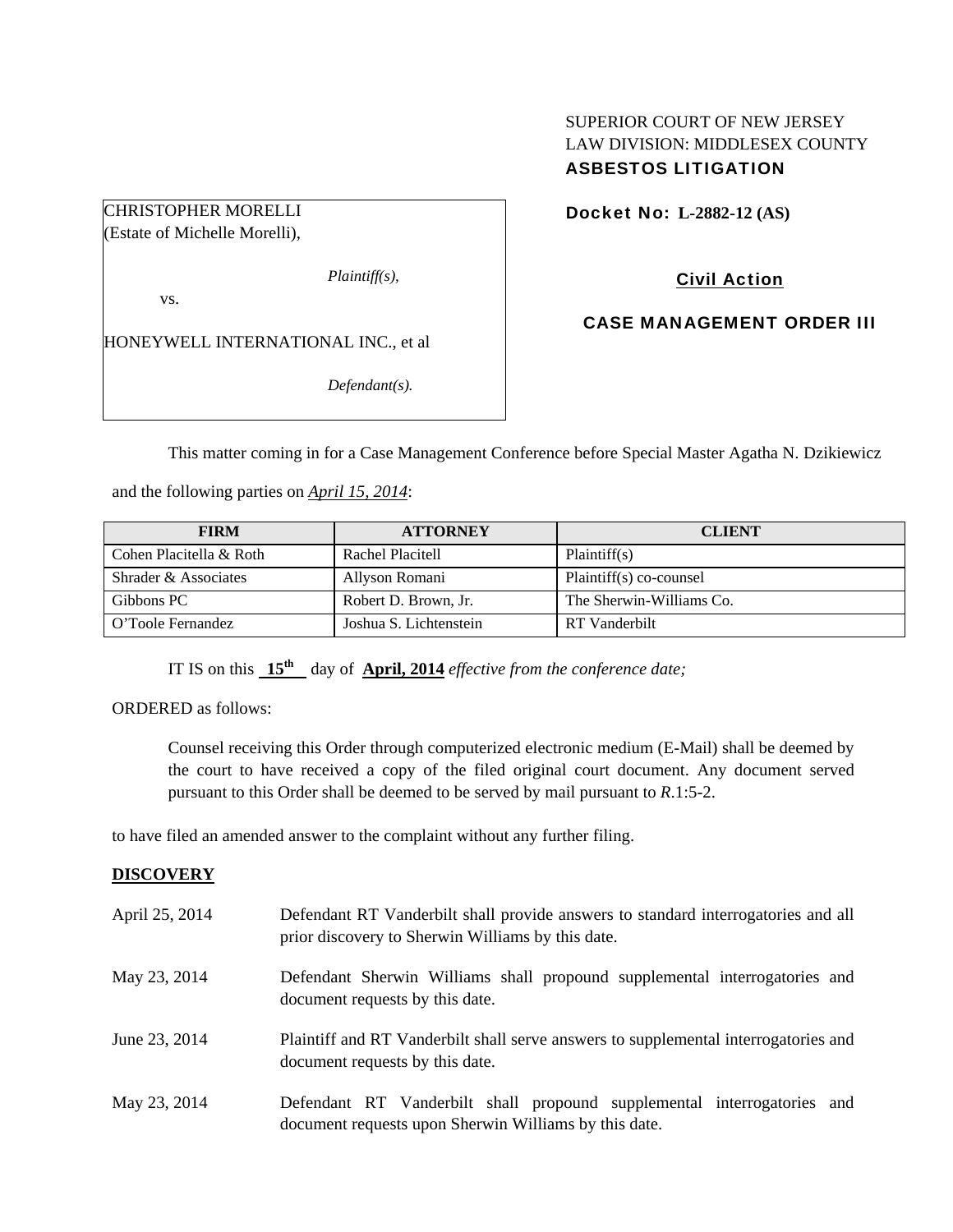| June 23, 2014  | Defendant Sherwin Williams shall serve answers to supplemental interrogatories<br>and document requests by this date.                                                                                       |
|----------------|-------------------------------------------------------------------------------------------------------------------------------------------------------------------------------------------------------------|
| August 1, 2014 | Fact discovery, including depositions, shall be completed by this date. Plaintiff's<br>counsel shall contact the Special Master within one week of this deadline if all fact<br>discovery is not completed. |

September 15, 2014 Depositions of corporate representatives shall be completed by this date.

### **SUMMARY JUDGMENT MOTION PRACTICE**

- October 24, 2014 Summary judgment motions shall be filed no later than this date.
- November 21, 2014 Last return date for summary judgment motions.

#### **MEDICAL DEFENSE**

- May 16, 2014 Any defendant wishing to present a medical defense shall advise all counsel of its intention by entering a Notice of Appearance of Defense Medical Counsel by this date. Any defendant who does not file such an appearance by this date may be foreclosed from asserting a medical defense.
- August 29, 2014 Defendants shall identify its medical experts and serve medical expert reports, if any, by this date.

### **LIABILITY EXPERT REPORTS**

- October 15, 2014 Plaintiff shall identify its liability experts and serve liability expert reports or a certified expert statement by this date or waive any opportunity to rely on liability expert testimony.
- December 15, 2014 Defendants shall identify its liability experts and serve liability expert reports, if any, by this date or waive any opportunity to rely on liability expert testimony.

#### **ECONOMIST EXPERT REPORTS**

- October 15, 2014 Plaintiff shall identify its expert economists and serve expert economist report(s), if any, by this date or waive any opportunity to rely on economic expert testimony.
- December 15, 2014 Defendants shall identify its expert economists and serve expert economist report(s), if any, by this date or waive any opportunity to rely on economic expert testimony.

#### **EXPERT DEPOSITIONS**

January 15, 2015 Expert depositions shall be completed by this date. To the extent that plaintiff and defendant generic experts have been deposed before, the parties seeking that deposition in this case must file an application before the Special Master and demonstrate the necessity for that deposition. To the extent possible, documents requested in a deposition notice directed to an expert shall be produced three days

\_\_\_\_\_\_\_\_\_\_\_\_\_\_\_\_\_\_\_\_\_\_\_\_\_\_\_\_\_\_\_\_\_\_\_\_\_\_\_\_\_\_\_\_\_\_\_\_\_\_\_\_\_\_\_\_\_\_\_\_\_\_\_\_\_\_\_\_\_\_\_\_\_\_\_\_\_\_\_\_\_\_\_\_\_\_\_\_\_\_\_\_\_\_\_\_\_\_\_\_\_\_\_\_\_\_\_\_\_\_